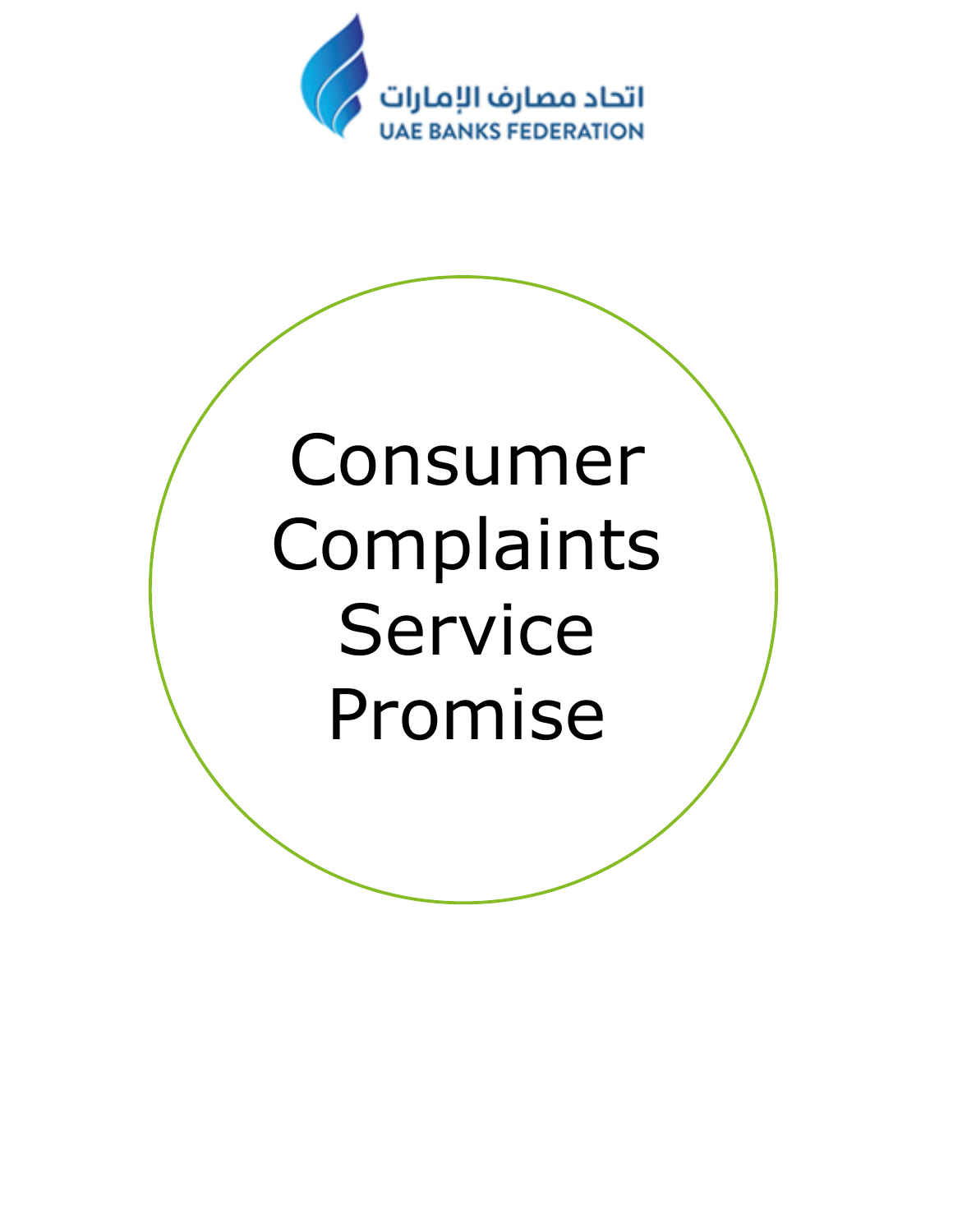

# Table of Contents

| Letter from UBF Chairman             | 02 |
|--------------------------------------|----|
| Introduction                         | 03 |
| What is a Complaint?                 | 04 |
| How to complian to your bank         | 05 |
| How to escalate to the Central Bank  | 06 |
| <b>Customer Awareness and Access</b> |    |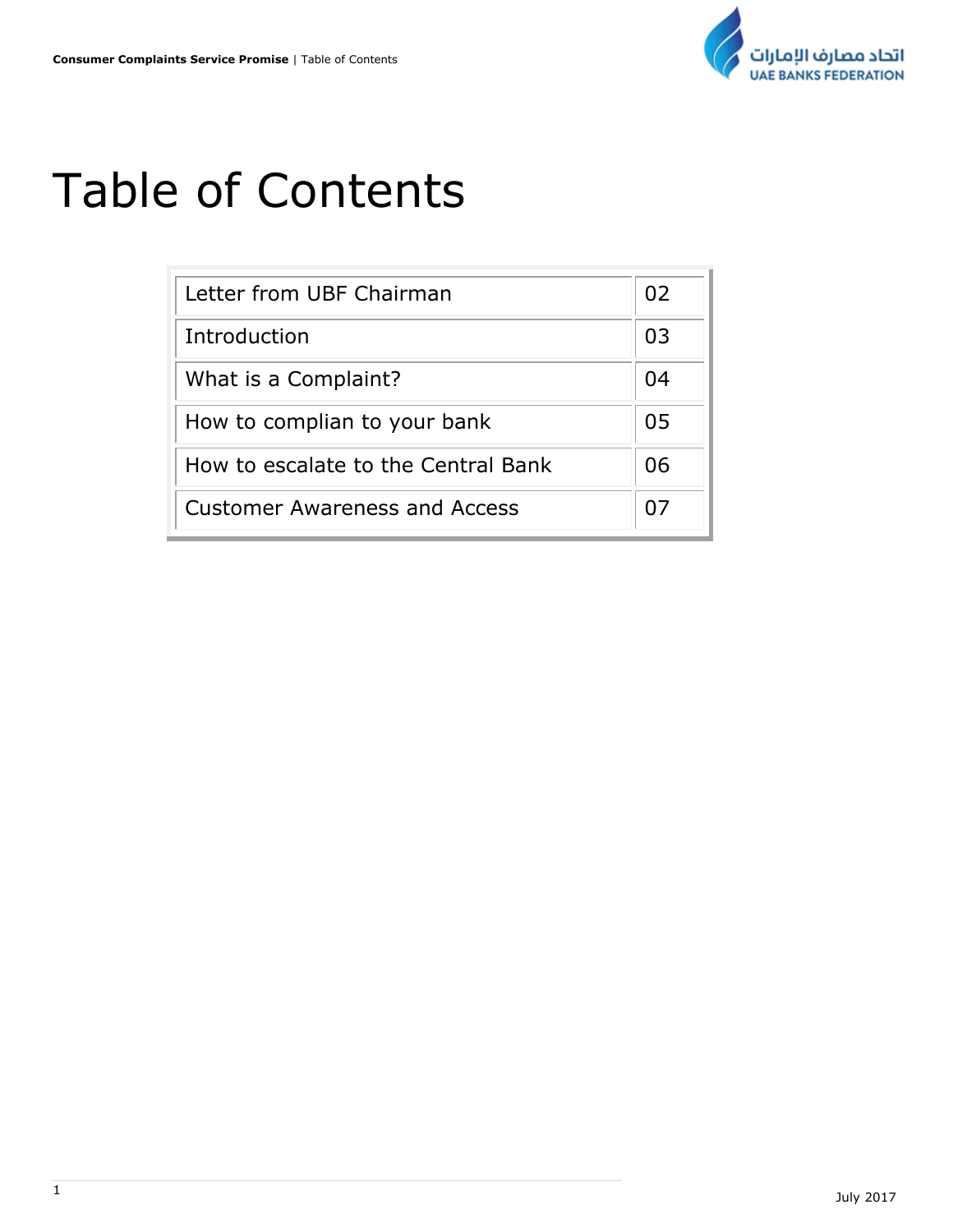

# Letter from UBF Chairman

#### **Dear UAE Banks Customers,**

On behalf of the UAE Banks Federation, I am pleased to present to you our Service Promise for bank complaints handling.

This Service Promise was designed as a guideline for UAE banks to use in responding to your complaints. The following pages include the definition of a complaint accepted by UAE banks and the Central Bank as well as the description of the process that banks will use in accepting, communicating and resolving your complaints.

The Service Promise is built around five guiding principles - transparency, fairness, empathy, reliability, and accessibility – which we view as core to our daily operations and the care we take to address customer complaints. These guiding principles were selected to ensure that banks in UAE conduct themselves in a manner that is consistent with the highest ethical standards and demonstrate the banking industry's aspirations to be a global leading practice for the way we attend to consumer complaints.

Although this Service Promise does not address every complaint that may arise; UBF member banks will follow both the letter and the spirit of this Promise as well as honor their obligations and will be provided with the necessary support in that regard.

As its issuer, UAE Banks Federation fully supports this Service Promise, with the endorsement of the UAE Banks. As a banking ecosystem, we are committed to operate according

to this Promise and uphold our five guiding principles to handle your complaints.

Thank you for bringing your concerns to us and your loyalty as UAE banks' customers.

resers

H.E. Abdul Aziz Abdulla Al Ghurair Chairman UAE Banks Federation



**H.E. Abdul Aziz Abdulla Al Ghurair, Chairman UAE Banks Federation**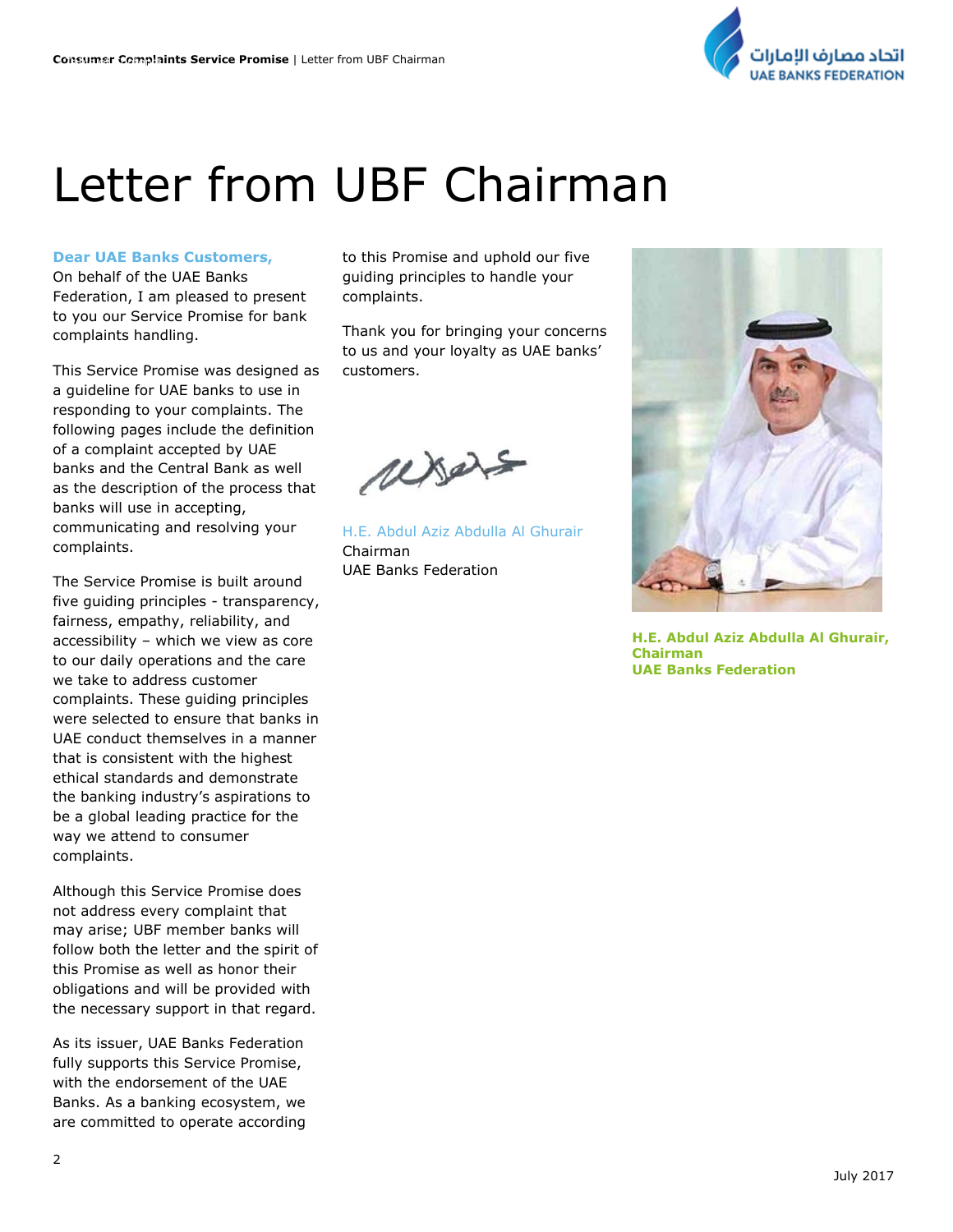

# Introduction

We vow, as banks, to uphold this Service Promise which sets the standards of good practice for complaints handling. The Service Promise is aimed at improving complaints responses that customers receive across the UAE through transparency, fairness, empathy, reliability, and accessibility.

#### **Overview**

This Service Promise is a voluntary set of guidelines for conduct which sets standards of good banking practice for us to follow when dealing with complaints from persons who are, or who may become, our customers. This Promise applies to consumers and personal banking and excludes complaint resolution for corporate customers.

While this Promise is not legislation, banks that adopt it are bound to honor the obligations the Promise sets out, overseen by the Central Bank.

#### **What the Service Promise includes**

This Service Promise has been developed around a set of 5 guiding principles and topics covered include:

- 1. A unified definition of what a complaint is - this will represent **transparency** and **reliability** for bank customers filing complaints and standardize definitions across the industry to ensure that complaints are tracked and root causes are addressed to improve the entire banking ecosystem;
- 2. Guidelines for banks' internal processes and standards for handling complaints and

consumer expectations for complaints handling at the bank this will ensure that banks treat customer concerns **fairly,** customers can expect **reliable** and consistent responses to their complaints, customers have increased **accessibility** to banks through a variety of channels, and banks treat customer concerns with **empathy**;

- 3. How customers or their representatives can pursue external escalation if they are not satisfied with how the bank addresses their complaint or do not receive a response within promised time frames - this provides an added layer of **security** and ensures **fairness** for the customer;
- 4. Standards for providing clear, **reliable** and sufficient information to consumers about the complaints process - this ensures that banks are held **accountable** and that customers' **privacy** and best interests are at the forefront of complaints handling.

#### **Objectives**

The purpose of this Service Promise is to increase the quality of service that customers at banks across the United Arab Emirates (UAE) receive when they file a complaint about a

financial product or service. Through providing a set of guidelines and a quality assurance to customers, this Promise will raise industry standards and ensure standardized processes and experiences across banks.

This Service Promise complements and does not contradict legislative requirements, and aims to encourage consumer confidence in the banking industry.

# **Our Principles** *Transparency Fairness Empathy Reliability Accessibility*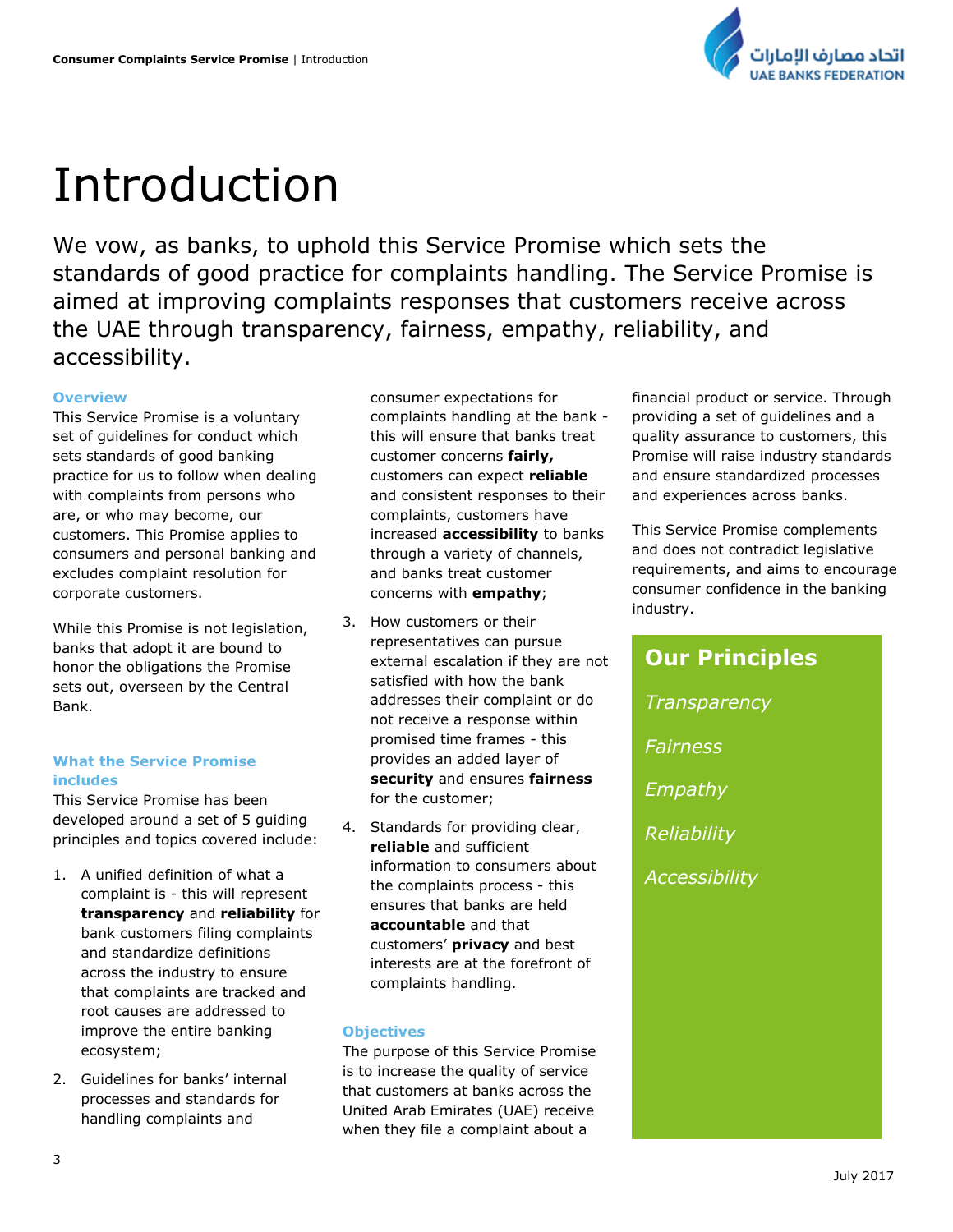

# What is a complaint?

We are committed to providing you, as our customers, service standards to meet or exceed global standards. To fulfill our commitment to you, we have provided guidelines regarding what we consider a complaint. The scope of the complaint is designed to protect your consumer rights and ensure your issues are appropriately handled across any member bank.

#### **What is a complaint?**

Any oral or written expression of dissatisfaction, whether justified or not, from, or on behalf of, a person. This expression alleges:

- a. Facts that may constitute contravention of any business conduct or customer service requirement;
- b. Cases where complainant has suffered (or may suffer) from misleading marketing / promotional activities; and
- c. An unfair practice in relation to the provision of, or failure to provide, a regulated financial product or service under any written law administered by the UAE government.

We, as banks, are individually responsible for determining the merits of each complaint, including processes for handling and escalating complaints, criteria for categorizing and prioritizing, response times to resolve complaints, and potential redress actions.

This definition recognizes all complaints as requiring a written response, and depending on the processes and categories of complaints at each individual bank, certain complaints also merit resolution (financial or non-financial).

#### **Who can submit a complaint?**

Any individual who has a relationship with a member bank of the UAE Banks Federation (past, current, or seeking a future relationship) through a product or service can submit a complaint.

#### **What does this mean for you?**

You can complain about any regulated financial product, service, marketing / promotion activities, customer service or unfair practice **including but not limited to** the following:

| <b>Category</b>                            | <b>Complaint Areas / Examples</b>                                                                                                |
|--------------------------------------------|----------------------------------------------------------------------------------------------------------------------------------|
| Products                                   | Opening or managing accounts<br>° Credit or debit card issues<br>Product promotions and offerings                                |
| Services                                   | $\circ$<br>Payments<br><b>Billing disputes</b><br>$\circ$<br>Money transfer issues<br>$\circ$                                    |
| Fees And Charges                           | $\circ$<br>Unclear fees & charges<br><sup>o</sup> Unauthorized transactions<br><sup>o</sup> Terms & conditions issues            |
| Promotion /<br><b>Marketing Activities</b> | $\circ$<br>Application process<br><sup>o</sup> Unclear or unfair marketing & advertising<br><sup>o</sup> Misselling              |
| <b>Customer Service</b>                    | $\circ$<br>Employee behavior<br>Long queue at branches<br>$\circ$<br>Delays in service (liability letters, etc.)<br>$\circ$      |
| Loans                                      | <sup>o</sup> Understanding loans / Loan tactics<br>Issues in applying for loans<br>$\circ$<br>Signing the agreement<br>$\circ$   |
| Debt Collection                            | Debt consolidation problems & concerns<br>$\circ$<br><sup>o</sup> Accessing money                                                |
| <b>Information Systems</b>                 | $\circ$<br>ATM, Call center, mobile banking, website,<br>or other digital platform problems<br>$\circ$<br>Accessibility problems |
| Security / Privacy                         | Lost or stolen checks or other issues<br>$\circ$<br>$\circ$<br>Personal information privacy complaints                           |
| 3rd Parties                                | Membership / benefit issues with 3rd<br>$\circ$<br>parties (miles, partners, etc.)                                               |

#### **What is not a complaint?**

Any general dissatisfaction that is not related to above (e.g. bank logo, branch location, etc.) will be considered feedback / suggestion and will be provided with a response accordingly.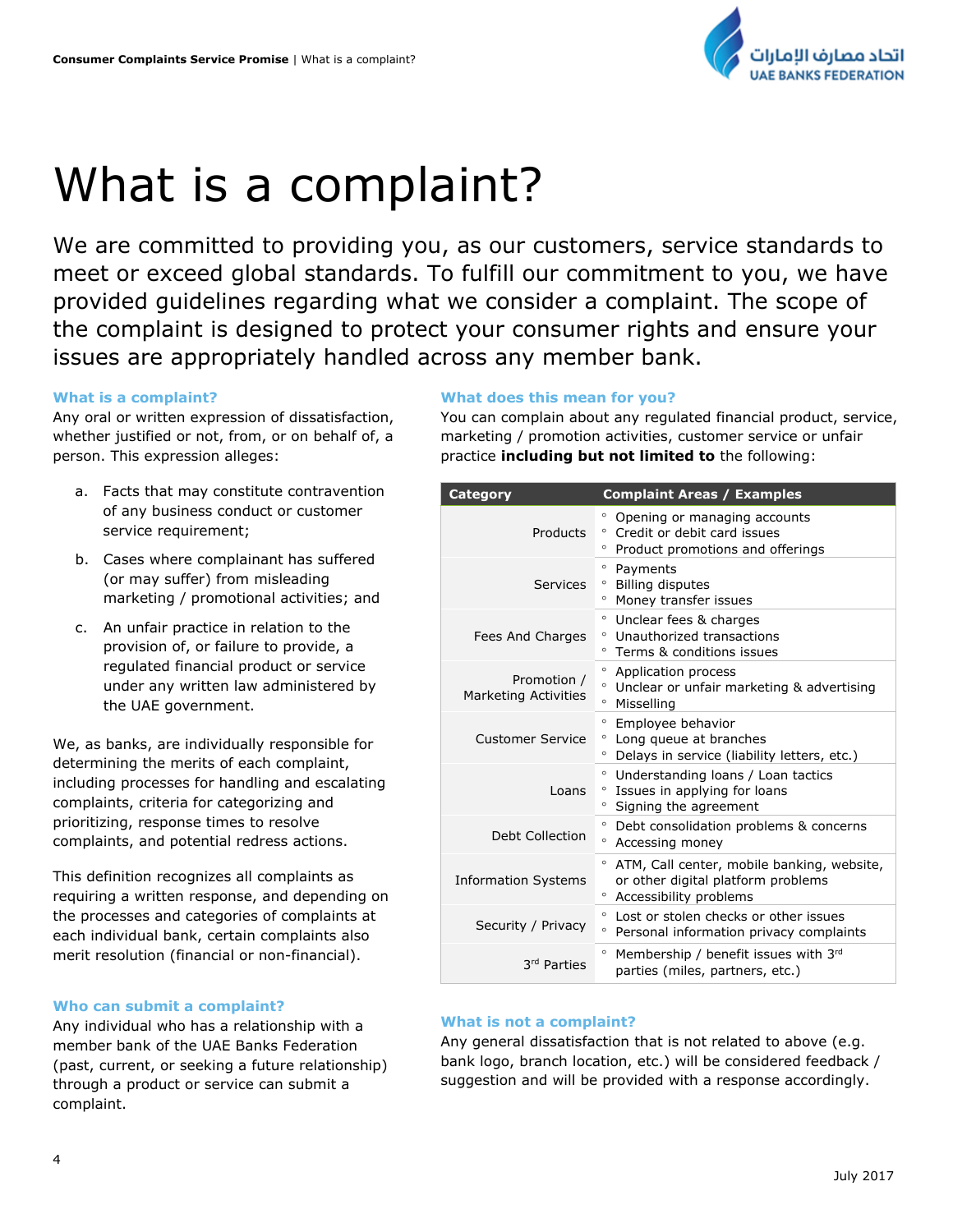

# How to complain to your bank

We will do our best to intercept any potential issues and prevent your complaints before they occur. However, we know that problems happen. When complaints do arise, we aim to handle them quickly and to your satisfaction, as much as possible.

#### **Overview**

We all have a dedicated process in place to manage any complaints you submit to us. This service will always be free and accessible to you.

We ask that you contact your bank and give us a chance to respond to your complaint.

#### **How it works**

First, you should **contact your bank** using available channels, which may include, but are not limited to:

- Call Center
- **Branch**
- Internet and Mobile Banking
- E-mail / Web Complaint Forms
- Social Media

The below process describes the general timeline for your bank to respond to your complaint. The bank will exercise separate processes which ensures rapid response and care for submissions received as feedback, inquiries, or service requests.

**Upon receiving the complaint**, we will:

- a. Notify you that your complaint has been received **within 2 business days** of you submitting the complaint;
- b. Unless we already provided you with a resolution, we will provide you an **estimated**

#### **resolution time within 4 business days**;

c. If you have not received a resolution in the provided timeframe, we will provide you with weekly updates on the status of your complaint and a revised resolution timeframe (for cases that require a timeframe more than 2 weeks).

#### If **we are unable to resolve your complaint within 60 days**, we will:

- a. Inform you of the reasons for the delay;
- b. Specify a date when a decision can reasonably be expected (unless we are waiting for a response from you); and
- c. Provide you with information about your options for external escalation after the 60 day time frame for complaints resolution is not met.

#### **Final Decision**

Whenever we provide you with our final resolution, we will inform you of the external escalation options available to you if you are not satisfied. This process is explained in more detail in the next section.

#### **Bank Failure to Adhere to Service Promise**

If your bank has not adhered to the terms as outlined in this Service Promise, you can submit your complaint directly to the Central Bank.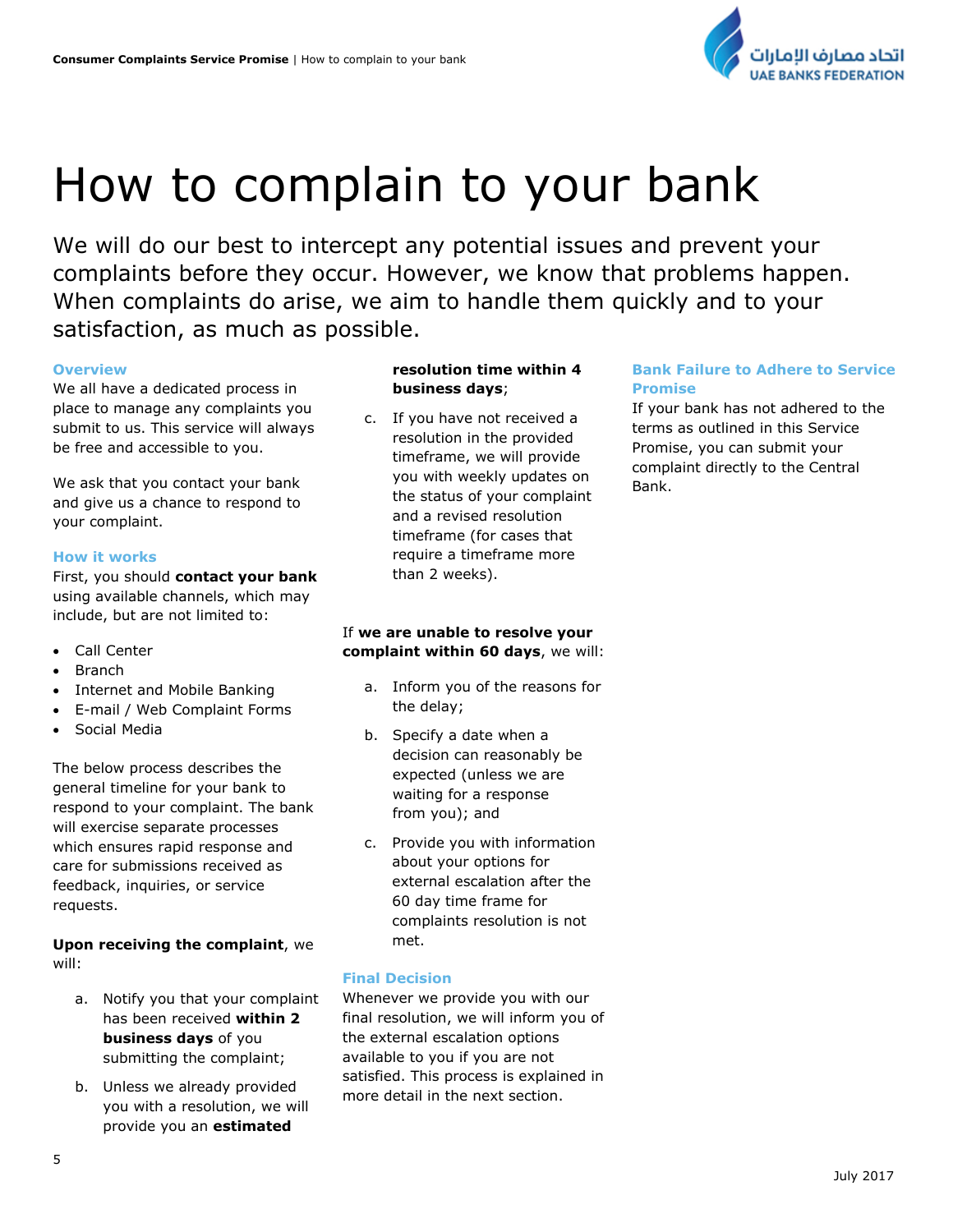

# How to escalate to the Central Bank

We understand that sometimes banks are unable to respond fast enough or provide a resolution to your satisfaction. For such scenarios, you have the right to escalate your complaint to the Central Bank, who will work with your bank to ensure that you are provided with a resolution.

#### **Overview**

If you have a complaint about the service you receive from your bank, you should always address this complaint directly to your bank first. *Only* **after raising your complaint with the bank**, should you pursue external mediation and escalate your complaint to the Central Bank. Any person who has submitted a complaint to a bank can escalate their complaint to the Central Bank.

#### The **role of the Central Bank is to act as an impartial mediator**. After verifying that you first pursued mediation with your bank and that

your complaint falls under the bank's mandate, an agent will collect your information regarding the complaint, and then work with you and your bank to come to a resolution.

The Central Bank aims to provide you with a final decision **within 15 days**, however, some issues are complex, and sometimes involve third parties. These complaints may take longer to resolve.

#### **What complaints can you escalate?**

You can escalate complaints as per the definition in this document given any of the following conditions:

a. You are not satisfied with the final decision provided by your bank; or

- b. Your bank has not provided you with a resolution within 60 days of complaint submission; or
- c. Your bank refuses to accept your complaint.

#### **What should you not escalate?**

While any complaint related to financial products and services is accepted at your bank, there are select cases which fall outside of the Central Bank's mandate and which it will not be able to resolve. If you contact the Central Bank with a complaint that falls outside of its mandate, it will notify you of the appropriate authority.

#### **Complaints that should not be escalated**:

- Cases that have been addressed by your bank over 6 months ago (Note: this refers to when the bank provided you with a resolution, not when the issue or complaints originated)
- Matters that are currently the subject of legal proceedings or have already been dealt with by a court
- General comments on products and services

#### **How can you escalate your complaint?**

First, we encourage you to follow up with the bank first to ask about the

status of the complaint investigation process. (We may have contacted you but had been unsuccessful in reaching you).

Second, contact the Central Bank and explain your issue. They will either accept your complaint or refer you to the most relevant authority.

The Central Bank will provide you with a reference number, which you can use to follow up. Once a decision is reached, the Central Bank will notify you via email or SMS. All services provided by the Central Bank are free of charge.

If the Central Bank does not reach a resolution or you are not happy with the resolution, you have the right to pursue legal options.

#### **How do you file a complaint with the Central Bank?**

You have three options to file a complaint with the Central Bank. A complaint can be filed:

- **Online**
- By Fax
- In person by visiting the Central Bank in Abu Dhabi or any one of the branches in Al Ain, Dubai, Sharjah, Ras Al Khaimah or Fujairah